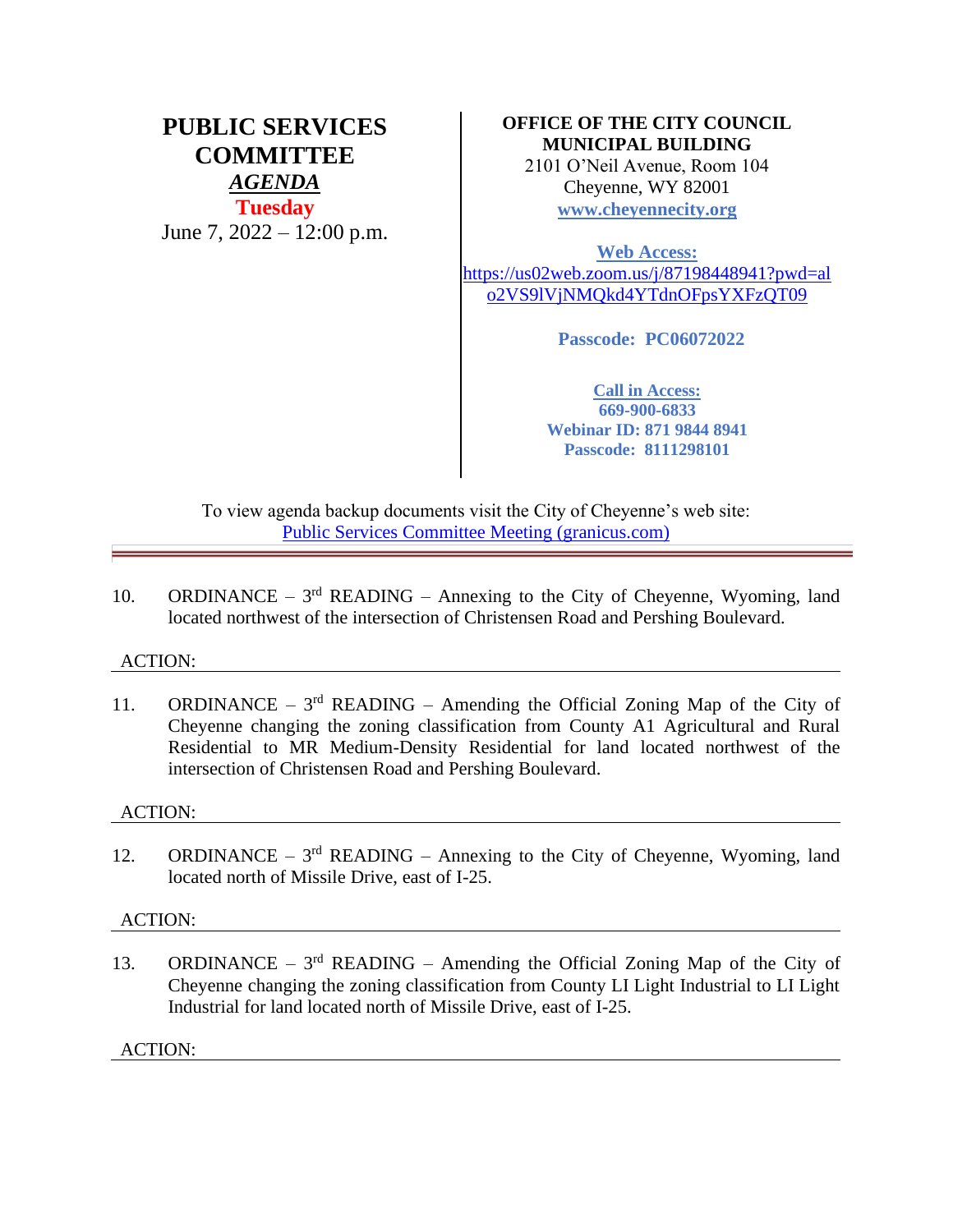14. ORDINANCE –  $3<sup>rd</sup>$  READING – Annexing to the City of Cheyenne, Wyoming, land located north of High Plains Road, west of I-25.

# ACTION:

15. ORDINANCE –  $3<sup>rd</sup>$  READING – Amending the Official Zoning Map of the City of Cheyenne changing the zoning classification from Swan Ranch PUD Unit Development to City Swan Ranch PUD Planned Unit Development (Ordinance No. 3989) for land located north of High Plains Road, west of I-25.

## ACTION:

16. ORDINANCE –  $3<sup>rd</sup>$  READING – Amending the Official Zoning Map of the City of Cheyenne changing the zoning classification from MUB Mixed-Use Business Emphasis to CB Community Business for land located northeast of the intersection of Dell Range Boulevard and Ridge Road.

## ACTION:

17. ORDINANCE –  $3<sup>rd</sup>$  READING – Amending the Official Zoning Map of the City of Cheyenne changing the zoning classification from CB Community Business to MR Medium-Density Residential for land located southeast of the intersection of Omaha Road and Pine Drive.

## ACTION:

18. ORDINANCE –  $3<sup>rd</sup>$  READING – Vacating a portion of the Goodnight Trail Roundabout, Sweetgrass, 1<sup>st</sup> Filing, City of Cheyenne, Laramie County, Wyoming (located along Goodnight Trail, between College Drive and Murray Road).

## ACTION:

19. ORDINANCE –  $3<sup>rd</sup>$  READING – Vacating a portion of the Sweetgrass Drive Roundabout, Sweetgrass, 1<sup>st</sup> Filing, City of Cheyenne, Laramie County, Wyoming (located along Sweetgrass Drive, Between College Drive and Murray Road).

## ACTION:

20. ORDINANCE –  $3<sup>rd</sup>$  READING – Creating Chapter 13.28, Urban Stormwater Quality Management and Discharge Control, Public Services, of the Code of the City of Cheyenne, Wyoming.

## ACTION: